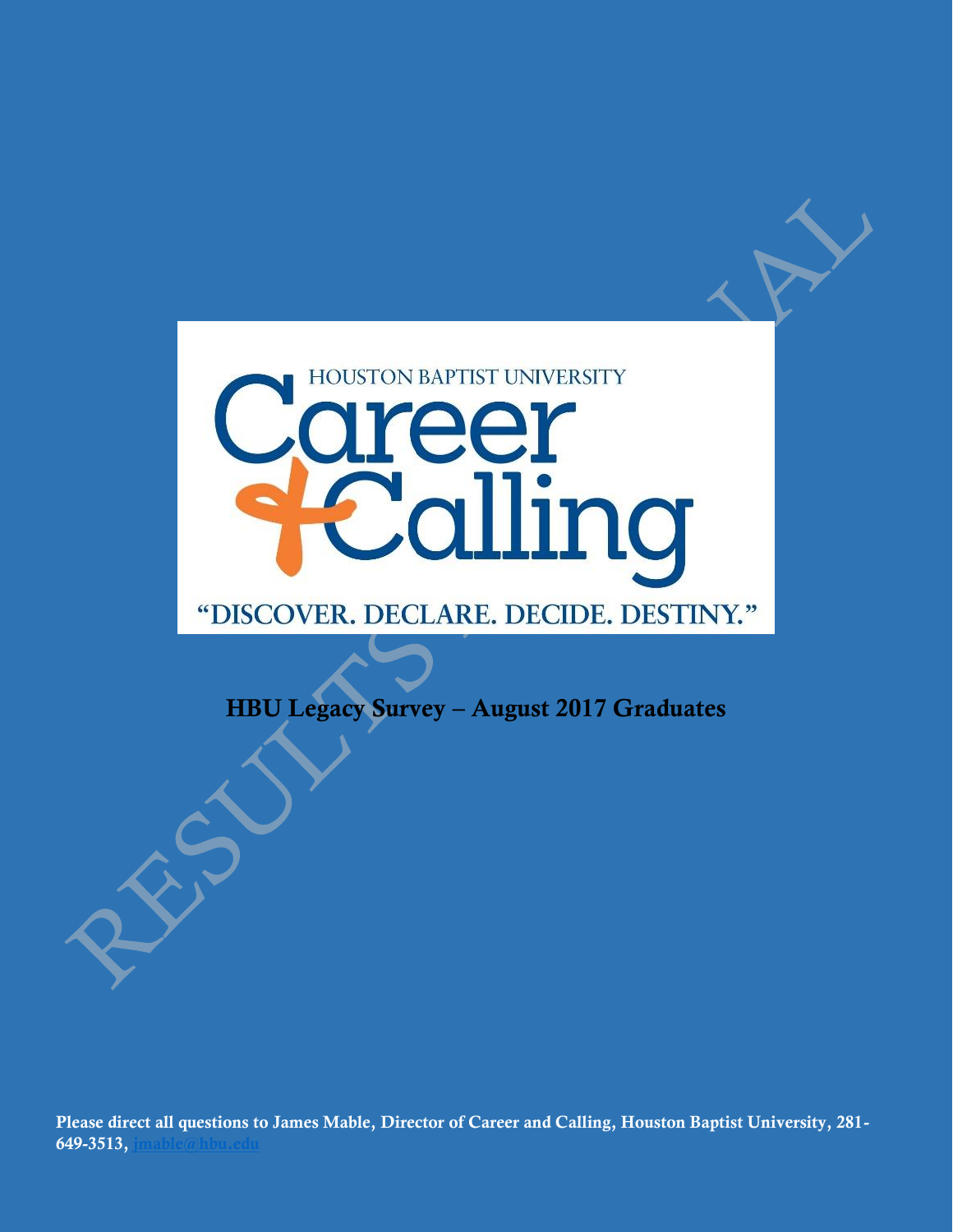### **College/School**

| $\bullet$ | <b>Dunham College of Business</b>                     | 19%        |
|-----------|-------------------------------------------------------|------------|
| $\bullet$ | <b>College of Education &amp; Behavioral Sciences</b> | 31%        |
| $\bullet$ | <b>College of Science &amp; Mathematics</b>           | 3%         |
| $\bullet$ | <b>School of Christian Thought</b>                    | 3%         |
| $\bullet$ | <b>School of Fine Arts</b>                            | 11%        |
| $\bullet$ | <b>School of Humanities</b>                           | <b>17%</b> |
| $\bullet$ | <b>School of Nursing &amp; Allied Health</b>          | 14%        |

#### **Completed Survey: 35 out of 106**

**Which of the following BEST describes your PRIMARY status after graduation? Please select only ONE of the following categories:**

| <b>Employed or pursuing Continuing Education</b> | 84% |
|--------------------------------------------------|-----|
| Serving in the U.S. Military                     |     |

- **Seeking employment 11% 11%**
- **Not seeking employment or continuing education at this time 3%**

#### **Companies Hiring Huskies**

| $\bullet$ | <b>Fort Bend ISD</b>                  | <b>Sugar Land, TX</b>    | <b>Special ED Teacher</b>          | \$54,000-\$56,000 |
|-----------|---------------------------------------|--------------------------|------------------------------------|-------------------|
| $\bullet$ | <b>New Spring Art Studio</b>          | Houston, TX              | <b>Contract Teacher</b>            | \$19-\$21/Hour    |
| $\bullet$ | <b>Memorial Private High School</b>   | Houston, TX              | <b>English Teacher</b>             | \$49,000-\$51,000 |
| $\bullet$ | <b>Clear Creek ISD</b>                | League City, TX          | <b>Mathematics Teacher</b>         | \$56,000-\$58,000 |
| $\bullet$ | <b>Pappas Restaurants</b>             | Houston, TX              | <b>Manager</b>                     | \$54,000-\$56,000 |
| $\bullet$ | <b>Aldine ISD</b>                     | Houston, TX              | <b>English Teacher</b>             | \$52,000-\$54,000 |
| $\bullet$ | Mrs. Dye's Swim School                | Pearland, TX             | Coach                              | <b>NA</b>         |
| $\bullet$ | <b>Blackstone Valley Prep Academy</b> | Providence, RI           | <b>Statistics Teacher</b>          | \$54,000-\$56,000 |
| $\bullet$ | <b>MD</b> Anderson                    | Houston, TX              | <b>Patient Service Coordinator</b> | \$29,000-\$31,000 |
| $\bullet$ | <b>Stage Stores</b>                   | Louisiana                | <b>Assistant Store Manager</b>     | \$19,000-\$21,000 |
| $\bullet$ | Adv. Orthopedics and Sports Med.      | Houston, TX              | <b>Physical Therapy Tech</b>       | \$24,000-\$26,000 |
| $\bullet$ | <b>Massage Envy</b>                   | <b>Sugar Land, TX</b>    | <b>Massage Therapist</b>           | \$22,000-\$24,000 |
| $\bullet$ | <b>Samara Gallery</b>                 | <b>Houston, TX</b>       | <b>Gallery Assistant</b>           | <b>NA</b>         |
| $\bullet$ | <b>Otto Boarcher</b>                  | <b>Wharton, TX</b>       | <b>Ranch Manager</b>               | <b>NA</b>         |
| $\bullet$ | <b>Optimal Sports Performance</b>     | <b>Missouri City, TX</b> | <b>Strength Coach</b>              | <b>NA</b>         |
| $\bullet$ | <b>Price Waterhouse Coopers</b>       | San Diego, CA            | <b>Assurance Associate</b>         | \$59,000-\$61,000 |
| o         | <b>Baylor Medical Center</b>          | Dallas, TX               | <b>Informatics Resource Nurse</b>  | $$100,000+$       |
|           | <b>West University Baptist</b>        | Houston, Texas, USA      | <b>Administrative assistant</b>    | \$36,000-\$38,000 |

#### **How satisfied are you with your current or new post-graduation occupation?**

| <b>Satisfied</b>                  | 71%   |
|-----------------------------------|-------|
| <b>Somewhat Satisfied</b>         | 21%   |
| Not satisfied                     | $0\%$ |
| I have not yet formed an opinion. | 8%    |

#### **Industries Hiring August 2017 Graduates**

- **Automotive**
- **Banking/Finance/Accounting**
- **Cultural/Performing Arts**

**Please direct all questions to James Mable, Director of Career and Calling, Houston Baptist University, 281- 649-3513, [jmable@hbu.edu](mailto:jmable@hbu.edu)**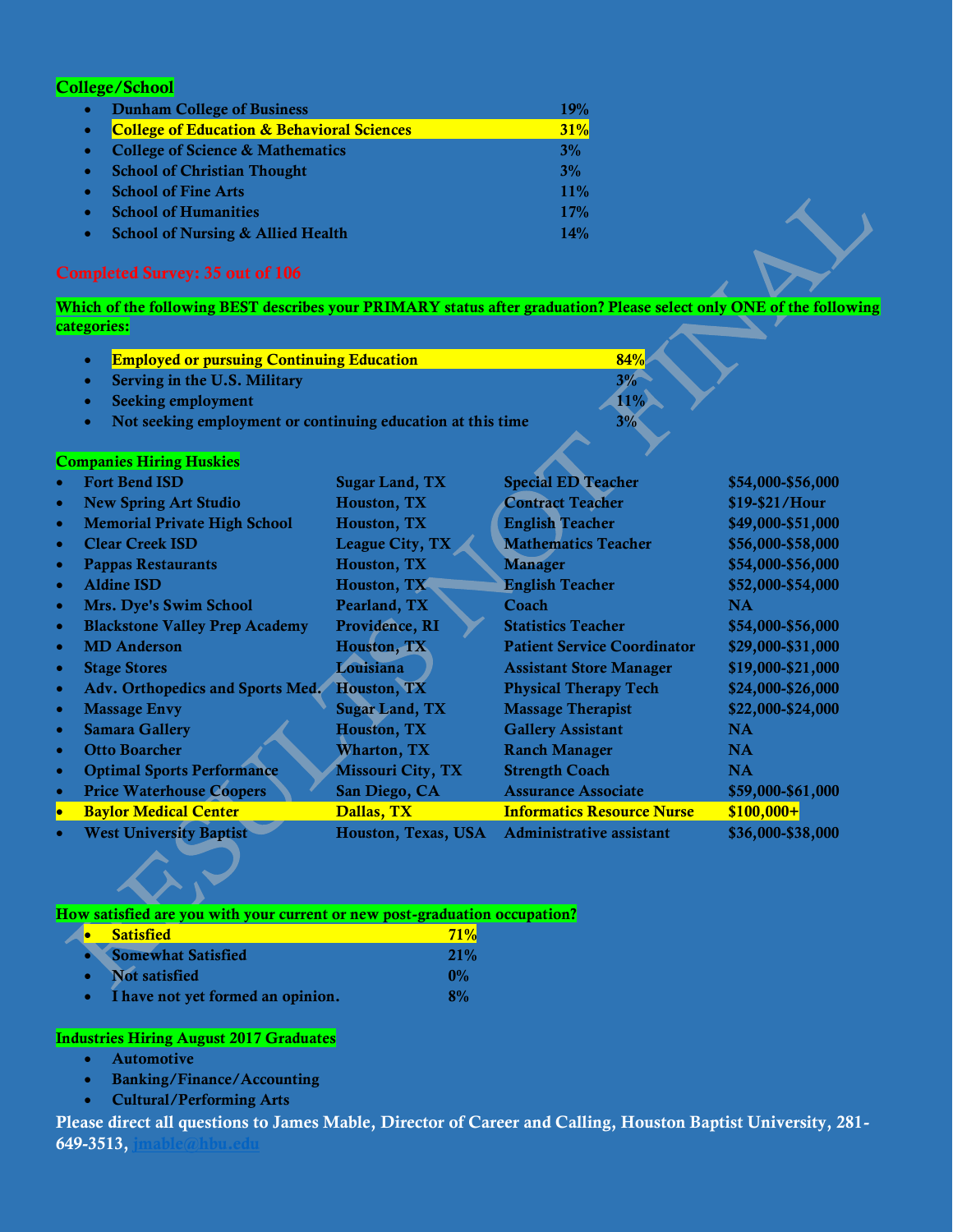- **Entrepreneurial**
- **Healthcare**
- **Higher Education (College/University)**
- **Hotel/Restaurant Management**
- **Human Services/Social Work**
- **Marine/Zoology/Animal Services**
- **Non-Profit/Ministry/Church Services**
- **Public/Private School Education**
- **Retail Store/Grocery**
- **Staffing/Consulting**

#### **Location of Post-Graduation Employer**

| $\bullet$ | <b>Houston/Harris County</b>       | 54%  |
|-----------|------------------------------------|------|
| $\bullet$ | <b>Fort Bend County</b>            | 8%   |
| $\bullet$ | <b>Outside of Greater Houston</b>  | 8%   |
|           | $\alpha$ is a contract of $\alpha$ | 190/ |

# **Outside of the State of Texas 13%**

#### **Huskies Identifying Internship Locations**

- **Veterans Affairs Hospital**
- **Ambassadors for Christ**
- **Department of Athletics, Indoor & Beach Volleyball**
- **Aldine ISD**
- **PricewaterhouseCoopers**
- **Nicole Longnecker Gallery**
- **Consumer Energy Alliance**
- **Houston Baptist University - Athletic Training Program**
- **Bradshaw Fitness center**
- **Optimum Sports Performance**

#### **Location of Continuing Education/Graduate School**

**Houston Baptist University (2)**

#### **Student Organizations**

- **African Student Association (2)**
- **MBA Association**
- **Student Government Association (2)**
- **College Democrats**
- **Pre-Law Society**
- **ASA**
- **BSU**

**Please select which of the following allowed you to better apply what you learned about Christianity in and out of the classroom to your daily life. (Select all that apply)**

| <b>Academic Courses</b>              | 50%   |
|--------------------------------------|-------|
| <b>Baptist Student Ministries</b>    | 6%    |
| <b>Campus Service Day</b>            | 3%    |
| <b>Church Leadership Internships</b> | 3%    |
| <b>CLW Events</b>                    | 38%   |
| Convocation                          | 41%   |
| <b>Guest Speakers</b>                | 26%   |
| <b>Ministry Leadership Council</b>   | $0\%$ |

**Please direct all questions to James Mable, Director of Career and Calling, Houston Baptist University, 281- 649-3513, [jmable@hbu.edu](mailto:jmable@hbu.edu)**